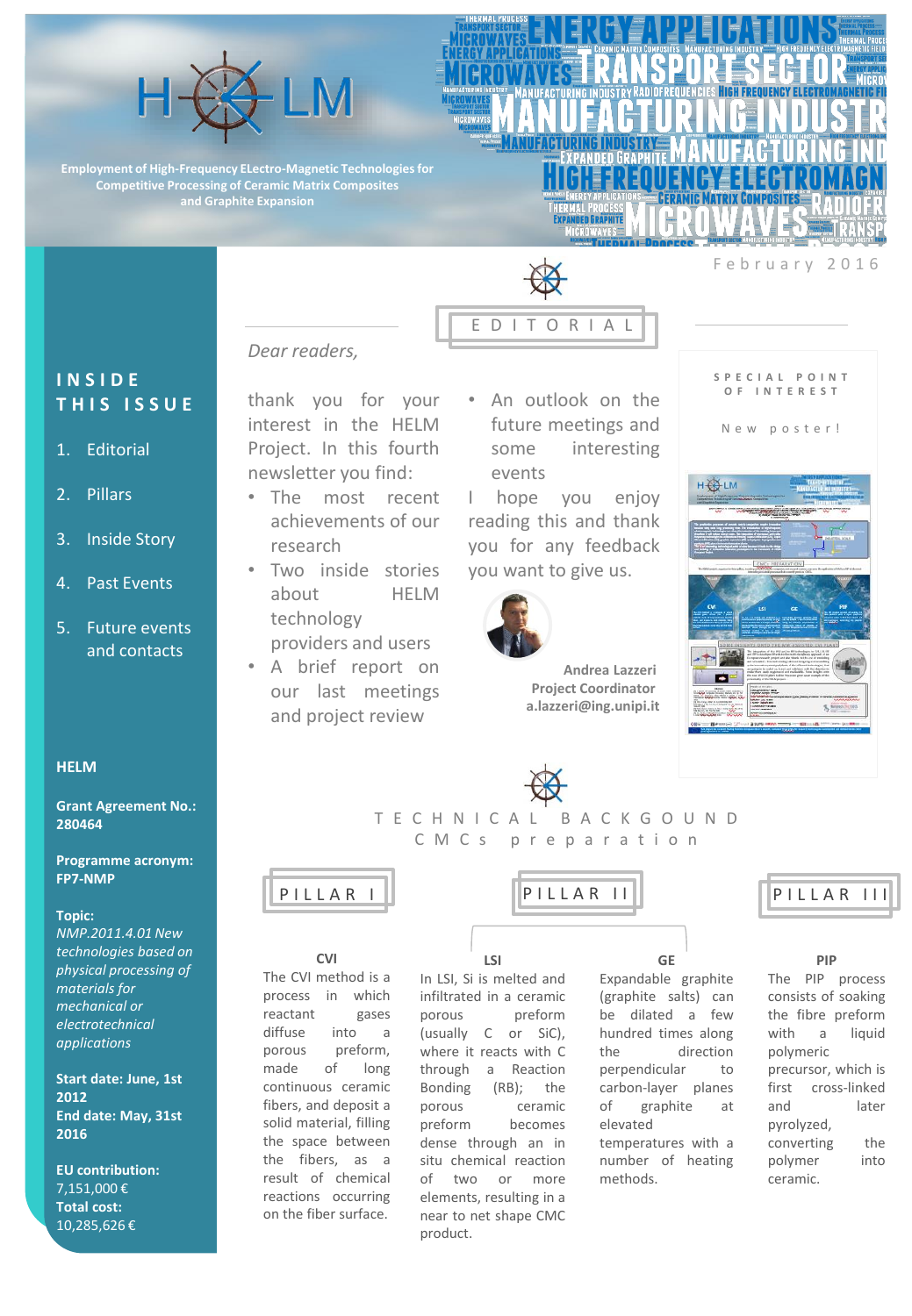## PAGE 2

## P I L L A R I

Several weeks for the whole process, heating inhomogeneity (the surface becomes heated more than the core of the sample), high costs and low versatility in specimen geometry are the principal problems of the conventional CVI. The introduction of MicroWaves radiation could reduce process time at about one tenth. An hybrid MW-CVI plant, equipped with a system for dielectric properties and temperature monitoring, was built in Pisa (Italy) (Figure 1). The infiltration of SiC occurs in this kind of reactor at about 1000°C. Thanks to the integration of MW and conventional CVI heating, this temperature was successful reached and maintained stable for the entire infiltration time! (Figure 2)





In the first 18 months of the project, efforts in Pillar 2 were mainly devoted to the development of the MW furnaces, according to the requirements of the different end users (Petroceramics, BSCCB and Imerys). First trials with a labscale monomode MW furnace allowed to prove the feasibility of the MWLSI process. In the second period, the MW furnaces for LSI and GE were completed and delivered to SUPSI and Imerys respectively. After overcoming several technical problems, tests were carried out leading to positive results: for both processes, it was possible to produce materials (SiSiC and expanded graphite) with properties and microstructural characteristics which were very similar to those obtained following conventional production routes.



The Pillar 3 of HELM is one of the three key technologies envisaged in the overall project. This pillar is addressing the low cost manufacture of ceramic matrix composites parts, by the reducing the processing time and energy consumption, for industrial, defense and aerospace applications. This is achieved by a the substitution of the conventional pyrolysis steps by means of a process based on MW heating, which is leading to a more suitable and effective way of heating, with a clear goal reducing the processing time by 60 % or more and energy consumption by 50–60 % for concurrent reductions in costs.

Building and sept-up of an up-scaled furnace for the MW heating of the PIP were carried-out. Simulations facilitated a design capable of achieving a uniform MW field. Very encouraging results are obtained which show the viability of microwave heating in PIP processing. Pillar 3 is also supported by parallel actions on design of experiments (in WP5) and life cycle analysis (WP12).



CERAMIC SAMPLES DURING MW-HEATING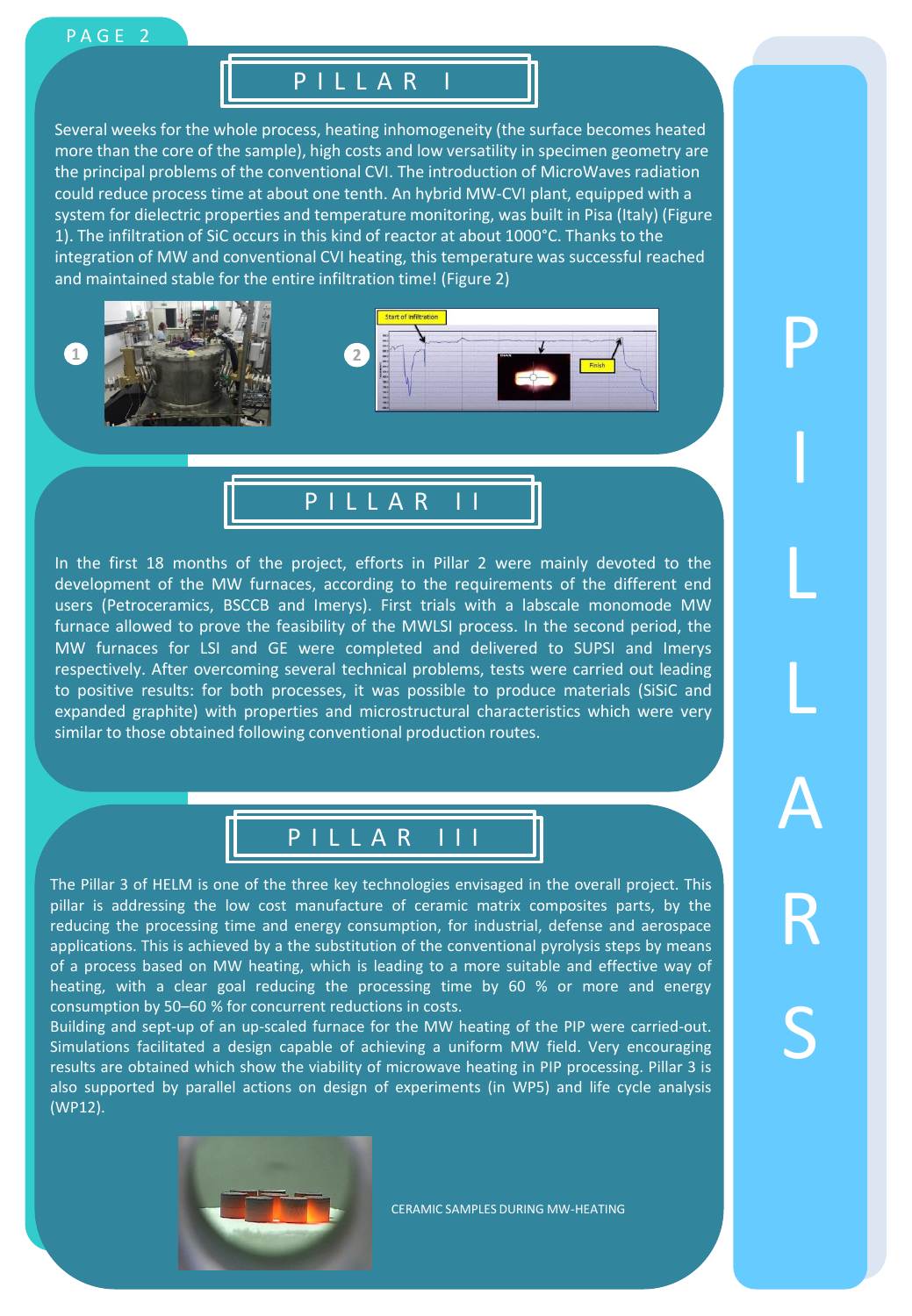| ATL |  |
|-----|--|

ATL is a high tech UK SME with other 30 years' experience specialising in coatings and materials technology. A large part of ATL's business is research & development as CVD (Chemical Vapour Deposition) specialists with particular expertise in high temperature, low pressure coatings technology.



In addition our expertise also covers associated processes which include;

## **CVI…. Chemical Vapour Infiltration for use on porous materials IVA… Isobaric Vapour Aluminising and CVA… Chemical Vapour Aluminising**

We have a highly qualified team with considerable experience in CVD, materials technology and chemical engineering and our expertise in this specialist area of research and development is sought after worldwide by those in the aerospace, nuclear, chemical and semiconductor industry.





Herakles, missile and rocket propulsion specialist was created in May 2012, through the merger of 2 Safran Group subsidiaries,SME and Snecma Propulsion Solide. Herakles designs, develops, manufactures and markets solid rocket motors, energetic materials and raw materials, as well as thermostructural and organic composite materials for defense, aerospace, aeronautics, automotive safety and industry.



Herakles offers proven excellence in the development and manufacture of high-tech aircraft parts. A pioneer in the application of composite materials to aircraft, including brakes and the propulsion system on the Rafale fighter, Herakles is now developing new applications. For instance, our ceramic matrix composites will reduce weight on the next generation of engines powering commercial airplanes, on turbines, nozzles, combustors, etc. Because of the exceptional properties of these CMCs, Herakles carved out a strong position in military aircraft very early in the game.

Dassault Aviation's Rafale multirole fighter is powered by the Snecma M88 engine, whose exhaust unit is assembled by Herakles. A key part of the engine, this subassembly is located at the afterburner outlet. Its secondary nozzle incorporates CMC flaps developed and produced by Herakles since 1995.

Herakles offers the full range of skills needed to develop new composite parts for civil aircraft, from original discussions with customers all the way to production.

Herakles provides services and products for strategic and tactical missiles and space launchers, equipment for aeronautics, safety automotive and industry.

Its expanded scope can offer its customers a range of complementary high performance products.

Present at 12 sites located on 3 continents, Herakles has 3000 employees.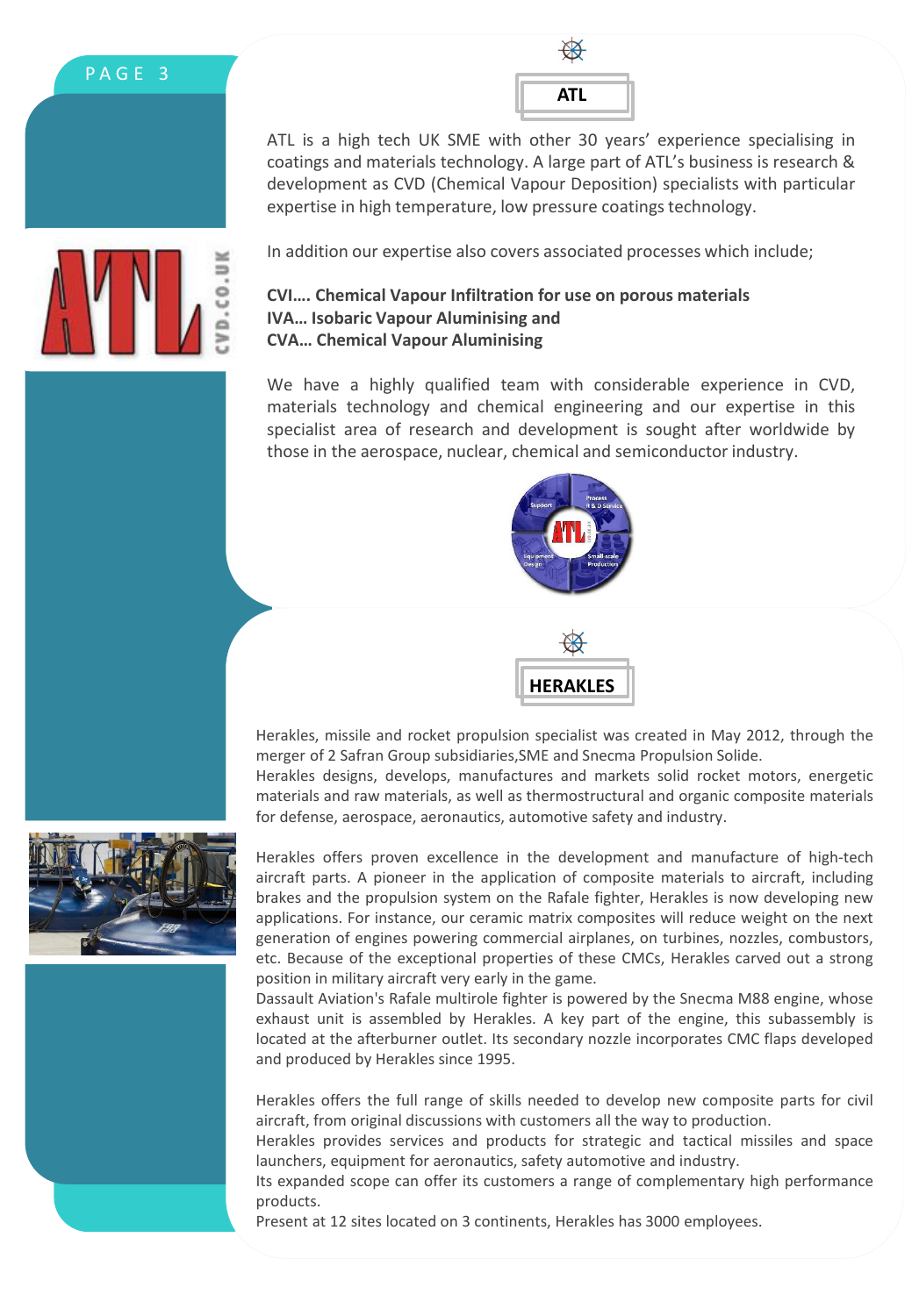## **TC Meeting in Manno**

On the 10th and 11th of December 2014, in Manno, CH, was held the 7th Technical Committee, the 4th Steering Committee and the 3rd Exploitation Committee at SUPSI, The University of Applied Sciences and Arts of Southern Switzerland.

SUPSI is the leader of Pillar 2, the technological pillar focused on high heating rate processing. In the field of materials science, SUPSI has been involved in many national and international projects aimed at the development, characterization and modelling of ceramic, polymeric and composite materials for high technology applications.

In the previous six-months period many activities were carried out by the partners and the meeting resulted to be a good opportunity to share the results achieved. It resulted to be also very fruitful for the planning of the forthcoming dissemination activities, which were discussed by the Exploitation Committee members.

During the meeting, Prof. Alberto Ortona welcomed the Consortium to visit the laboratories, where it was possible to see the MW furnace developed by FM, object of the experiments on Graphite Expansion that SUPSI is currently carrying out.

# **TC Meeting in Heuchelheim**

On the 25th and 26th June 2015, in Heuchelheim, DE, the 8th Technical Committee and 2nd Industrial Advisory Board meetings were held, in the premises of SKT, SCHUNK KOHLENSTOFF-TECHNIK GMBH.

SKT is leader of WP6, dedicated to the process scale-up of MW-CVI for refractory materials and aerospace. SKT brings to the project an extensive expertise in the development and manufacturing of highly purified graphite, C/C and CMC materials.

During the first day of meeting, the consortium assessed the status of the project and planned the forthcoming months activities. The progress was positively considered and technical issues discussed. The partners had then the possibility to visit part of the company, the high temperature unit.

During the second day, the Advisory Board members Prof. Jon Binner and Prof. Walter Krenkel were invited to provide remarks and suggestions on the main issues of the three pillars - the meeting was indeed a perfect opportunity for cross-fertilisation of technological and scientific expertise.

**Project Review and Exploitation Strategy Seminar in Munich**

The HELM Project Consortium gathered in Munich, by AIRBUS Defence & Space premises, on the 17th of September, in order to attend the Exploitation Strategy Seminar, a brainstorming with project partners to launch an action plan for addressing identified HELM results to be exploited.

AGI - Airbus Group Innovations - that hosted the meeting, is leader of WP10, the WP dedicated to the MW/RF Pyrolysis process scale-up. AGI operates a global network of corporate Research & Technology laboratories that guarantee innovation potential with a focus on the long term in various domains including Composites Technologies.

On the second day of the meeting, the official second Project Review was held, with the attendance of the EC Project Technical Assistant, Peter Nagy. The status of the project was presented, showing promising and increasingly interesting results as the milestones were achieved, and the scale-up was underway. The Project Technical Assistant expressed a positive feedback, encouraging the consortium to conclude the activities with a high quality level.